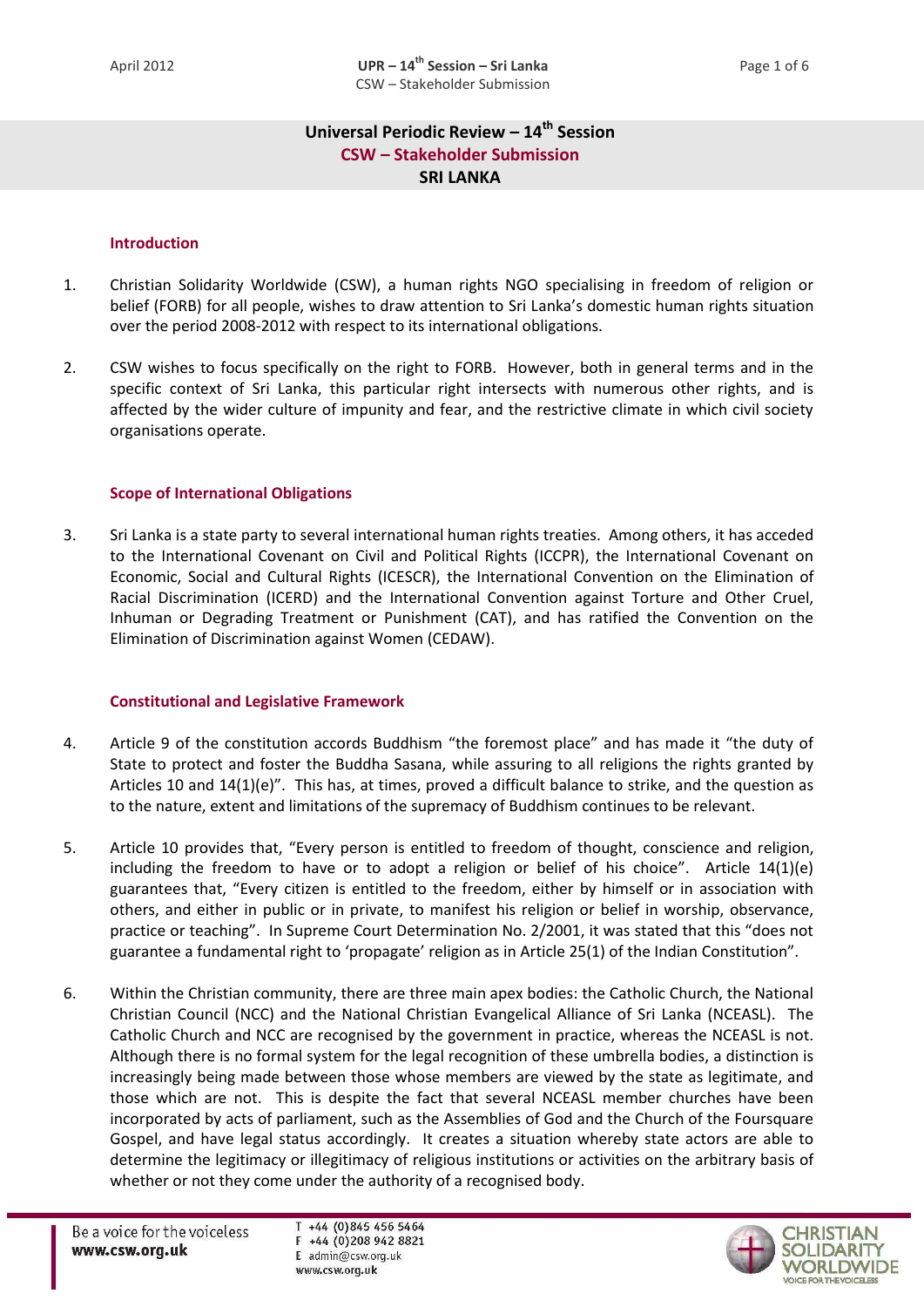- 7. In practice, churches belonging to denominations which are members of NCEASL face increasing difficulties in obtaining permission for their activities, due to the discriminatory exercise of this arbitrary authority against them.
- 8. The Executive issued a circular in September 2008, which instructed the Ministry of Budhha Sasana and Religious Affairs to draft legislation requiring that the future construction of places of worship be made subject to permission from the Ministry. The Ministry circulated this document to local government bodies, instructing them to seek prior approval from the Ministry before giving approval for applications to construct places of worship.
- 9. The 2008 circular exempted "traditional religions" from fulfilling certain requirements, but did not define which religions are included in this category. This awarded local authorities and Ministry the freedom to determine the stringency of the application process, and to grant or deny permission, based on their own arbitrary determination of the legitimacy of each religious group.
- 10. In 2011, a new circular was issued by the Ministry (reference BSRA/BRA/03/Con./Gen/2011), stipulating in addition that permission would be required for conducting religious activities. According to an unofficial translation of the circular, "any construction of a place of worship, continuation of a place of worship or any activity conducted by a religious leader in the guise of religion is deemed illegal unless it has been duly approved by the Ministry". The circular gives instructions for police to intervene to prevent unapproved construction or activity, and requires that the application should include observations by the regional divisional secretary and chair of the provincial council, paying special attention to the views of members of other religious communities and the preservation of inter-communal peace and harmony.
- 11. Although inter-communal harmony is important, the circular prioritises this over the right to freedom of thought, conscience and religion, the right to freedom of opinion and expression, and the right to freedom of peaceful assembly.
- 12. These circulars do not have the status of law. In practice, they have provided tools for local officials to cause harassment to certain religious groups. They provide a loophole whereby the right to freedom of thought, conscience and religion, the right to freedom of opinion and expression, and the right to freedom of peaceful assembly and association can be abrogated for affiliates of minority religions if the competent authorities are prejudiced against them.
- 13. In the context of Sri Lanka, where there is a strong Sinhala Buddhist nationalist movement which is opposed to certain religious minorities, this amounts to a significant obstruction to the universal enjoyment of these rights.
- 14. Churches belonging to NCEASL in particular have experienced particular difficulties in obtaining permission for constructing places of worship. In addition, the circular has been applied retrospectively in some cases.
- 15. In May 2010, Prime Minister D M Jayaratne (also the Minister for Buddha Sasana and Religious Affairs) stated that five acts of Parliament would be introduced for the protection of Buddhism, which would include measures to prevent forced religious conversion. With the end of the conflict a year earlier, there was a popular expectation that the government should complement its victory with measures to strengthen Sinhalese culture, including the position of Buddhism, throughout the country.

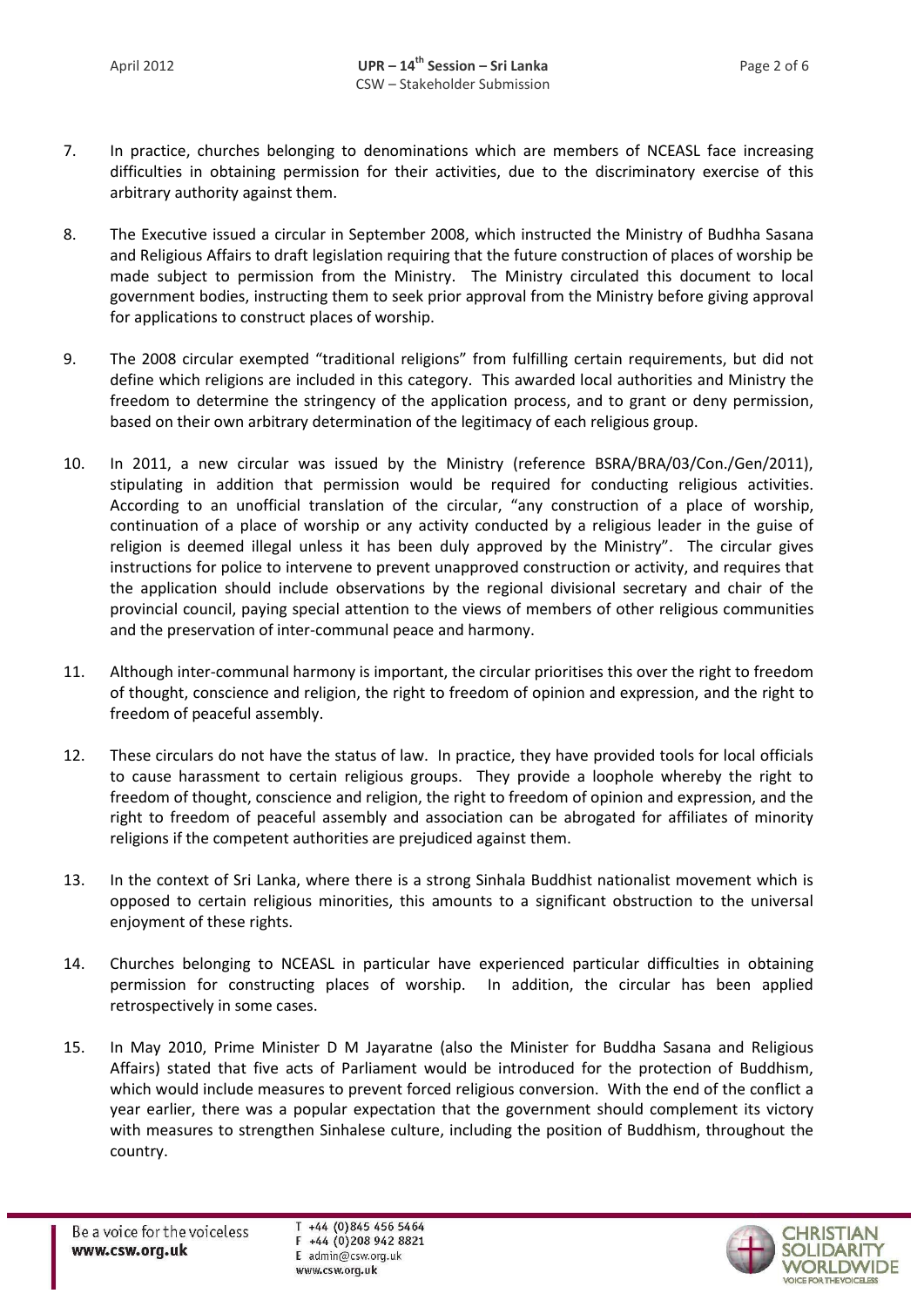- **16. Recommendations: Sri Lanka should ensure that all religious denominations which act in a lawful and peaceful manner are granted equal treatment under the law, and should ensure that all citizens are able to enjoy the right to FORB irrespective of their religious affiliation.**
- **17. Sri Lanka should either set out through legislation a clear framework for the construction of places of worship and the conduct of religious activities, which robustly enshrines the equal treatment of all religious communities, or it should withdraw the 2008 and 2011 circulars and notify local officials accordingly.**
- **18. Sri Lanka should desist from introducing restrictions on conversion, the propagation of religion, or any other aspect of the right to FORB, whether in the announced package of measures for the protection of Buddhism or in any other form.**
- **19. Sri Lanka should establish a statutory inter-religious council with representation from all religious communities, with a remit to investigate complaints against particular religious activities, to promote inter-religious harmony, and to make recommendations to the government.**

## **Interaction with International Human Rights Mechanisms**

- 20. A visit organised for the Special Rapporteur on the right to freedom of opinion and expression in 2006 was postponed and is yet to be rescheduled. The Special Rapporteurs on the independence of judges and lawyers, on torture, on human rights defenders, on enforced, summary or arbitrary executions, and on freedom of association and assembly, and the Independent Expert on minority issues and the Working Group on enforced or involuntary disappearances have all requested invitations to visit.
- **21. Recommendation: Sri Lanka should issue a standing invitation to all Special Procedures mandates, including accepting all outstanding requests from Special Procedures.**

## **Impact of Wider Human Rights Concerns**

- 22. In May 2009, the long-running conflict between the government and the Liberation Tigers of Tamil Eelam (LTTE) came to an end. Both sides have been subject to strong and sustained criticism from the international community, and particularly to calls for accountability over events during the final stages of the war, which resulted in large-scale civilian casualties.
- 23. In May 2010, the President established the Lessons Learnt and Reconciliation Commission (LLRC) after refusing entry into the country for the UN Secretary General's panel of experts on accountability in Sri Lanka, to inquire into events between February 2002 and May 2009. The LLRC made public its report on 16 December 2011, although it was only published in English, which limited its potential readership within Sri Lanka. The LLRC has been heavily criticised for the limited scope of its inquiry and for its failure to address the question of accountability. A number of its conclusions were welcomed, including by the Tamil National Alliance (TNA) political party, but there has been little evidence of their implementation.
- 24. The period since the end of the war has been characterised by a state-sponsored Sinhala Buddhist triumphalism, the weakening of democratic institutions, the constriction of civil and political rights (including particularly freedom of opinion and expression, and freedom of peaceful assembly and

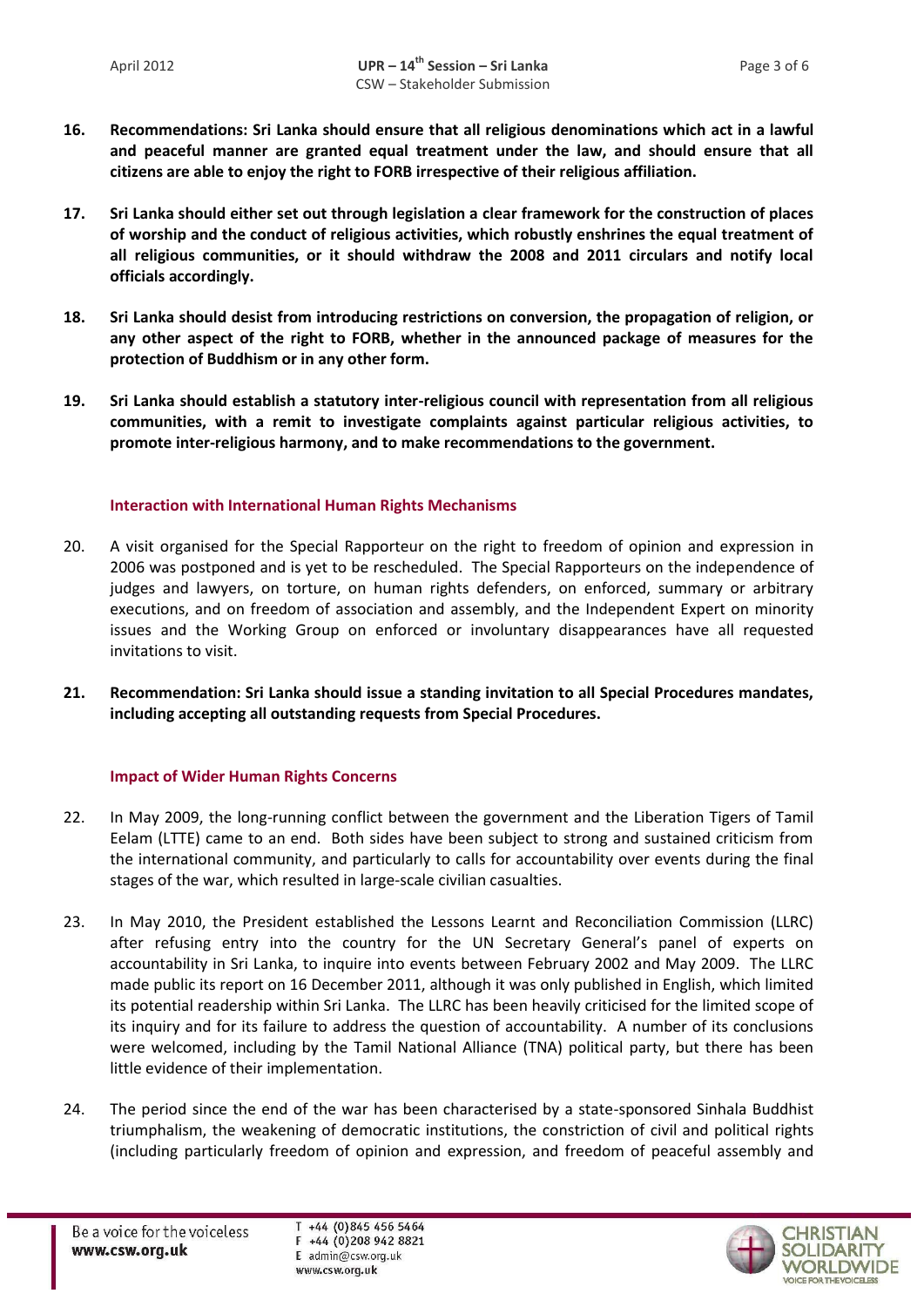association), a shrinking space for civil society, and a widespread climate of fear among human rights defenders and journalists.

- 25. Abductions or forcible disappearances have contributed both to the climate of fear among those holding the state to account or promoting human rights, and to the increasingly widespread practice of self-censorship. Forcible disappearances occurred frequently during the conflict itself, and have continued since. Those targeted have varied, and include political activists, journalists, ex-LTTE cadre who had been detained and released, and those with grievances against the security forces. According to civil society sources within Sri Lanka, 29 abductions are known to have taken place in February and March 2012 alone, most of them in Colombo or the Northern Province. Some of those abducted have been found dead; others have simply disappeared. There have been repeated, strong and credible allegations that many abductions have occurred with the collusion of the government or security forces.
- 26. Numerous human rights defenders and journalists have also been detained or harassed by security forces during the period since Sri Lanka's previous UPR, usually with impunity.
- 27. In the Northern Province, although most of the 300,000 internally displaced persons (IDPs) have now left the camps in which they were being held, their current circumstances remain very poor. Many still do not have permanent housing, and the allocation of land has been haphazard. There is a strong and entrenched military presence throughout the Northern Province, which exercises considerable control over humanitarian operations and the access of civilians to livelihood. This contributes to a sense of aggravation among many Tamils in the region, and there are widespread ongoing allegations of abuse by members of the military.
- 28. The government interpreted the end of the conflict as a decisive victory over terrorism, and has paid little attention to the underlying issues and to the legitimate aspirations of the Tamil community. Accordingly, it has appropriated and made effective usage of Sinhalese Buddhist triumphalism in its official discourse about the war.
- 29. Although threats to FORB in Sri Lanka are less egregious than other issues confronting the country at present, the promotion of Sinhala Buddhism as culturally normative leads to the creation of a narrow ideal of Sri Lankan citizenship, to the detriment of an inclusive national identity involving all ethnic and religious minorities. There is a clear mandate for promoting inclusive citizenship: in a 2004 Supreme Court ruling against a proposed constitutional amendment which would have established Buddhism as the state religion, Justice Tilakawardane stated that, "The essence of being a secular state, as Sri Lanka is the recognition and preservation of the different types of people, with diverse language and different belief, and placing them together so as to form a whole and united nation".<sup>1</sup>
- 30. Although there is no civilian Buddhist population in the Northern Province, the government has erected a large number of Buddhist monuments or temples, many of them commemorating victory in the war and many accompanied by plaques only in the Sinhalese language. These are viewed with resentment by the local Tamil population, and the Buddhist religious imagery is interpreted as symbolising the imposition of an alien culture, which is closely associated with the overwhelmingly Sinhalese military. This is a contributory factor to the ongoing sense of alienation between the two ethnic groups.
- **31. Recommendations: Sri Lanka should implement the constructive recommendations of the LLRC report.**

l



<sup>&</sup>lt;sup>1</sup> Statement by Justice Shiranee Tilkawardane, attached to Supreme Court Determination No. 32/2004.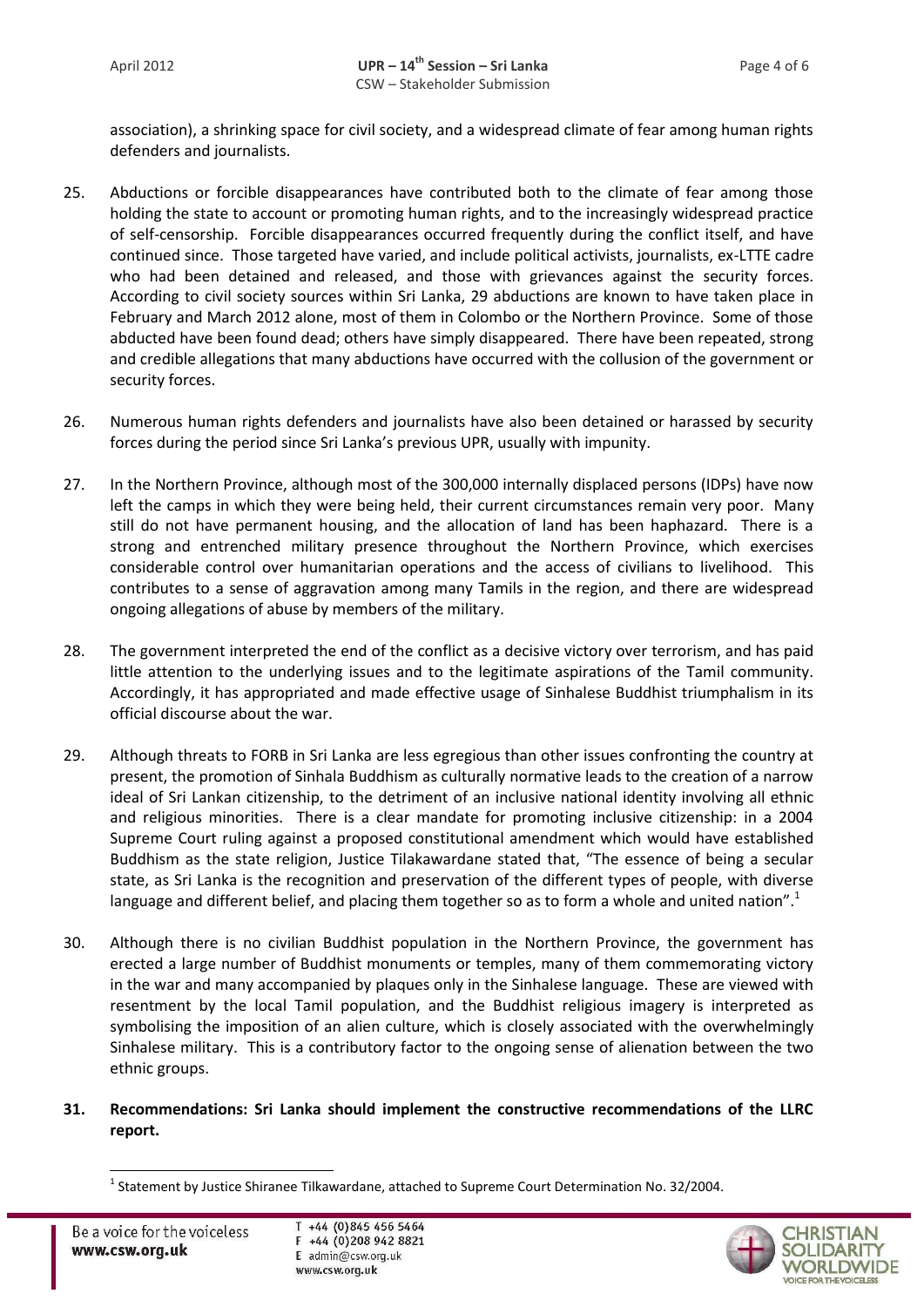- **32. Sri Lanka should make the LLRC report available in both Sinhala and Tamil languages, and ensure that all citizens have access to it.**
- **33. Sri Lanka should make a strong and concerted effort to end abductions or forcible disappearances, to ensure that perpetrators are brought to justice, and to foster a climate free from fear and conducive to open debate.**
- **34. Sri Lanka should take significant steps to bring an end to the climate of impunity within the state.**
- **35. Sri Lanka should ensure the swift and thorough rehabilitation of all IDPs still without proper homes, allocate land in a manner that is fair and equitable, and ensure the access of all IDPs to a livelihood.**
- **36. Sri Lanka should ensure that the process of promoting national reconciliation should take into account how to protect Sri Lanka's ethnic and religious pluralism.**

## **Freedom of Thought, Conscience and Religion**

- 37. The right to freedom of thought, conscience and religion is closely related to other rights, including the right to freedom of opinion and expression, and the right to freedom of peaceful assembly and association.
- 38. As discussed in detail in paragraphs 6-14, the construction of religious buildings and conduct of religious activities are subject to two non-legislative circulars, one issued by the Executive and the other by the Ministry of Budhha Sasana and Religious Affairs. These circulars grant considerable discretionary authority to the Ministry and to local officials to determine on an arbitrary basis the legitimacy or illegitimacy of religious activities, and they are implemented in a manner which is discriminatory against evangelical Christian churches.
- 39. The state-sponsored imposition of Sinhalese Buddhist symbolism in the Northern Province, including the construction of monuments and temples, is damaging for the establishment of ethnic reconciliation. It is also at odds with the previously cited requirement in the 2011 circular issued by the Ministry of Buddha Sasana and Religious Affairs that special attention must be paid to the "ideas of the people in the region belonging to other religious beliefs giving first preference to the protection and advancement of peaceful, harmonious and religious co-existence" (unofficial translation) before granting permission to the construction of religious sites. This inconsistency points to the strong government preference for the promotion of Buddhism, as a symbol of Sinhalese culture.
- 40. Muslims are regarded as an ethnic grouping in Sri Lanka, rather than a religious one. Most are Tamilspeaking, and the largest concentrations of Muslims are in the east of the country, where they were caught up in the actions of both sides during the conflict. There are concerns among Muslim communities affected by the war that they have had a limited voice in discussions over a post-war settlement, including issues of land allocation.
- 41. Targeted violence against Christian churches, which was a severe problem in 2003-04, has abated, although periodic episodes continue to occur, and impunity or the slow delivery of justice is common.